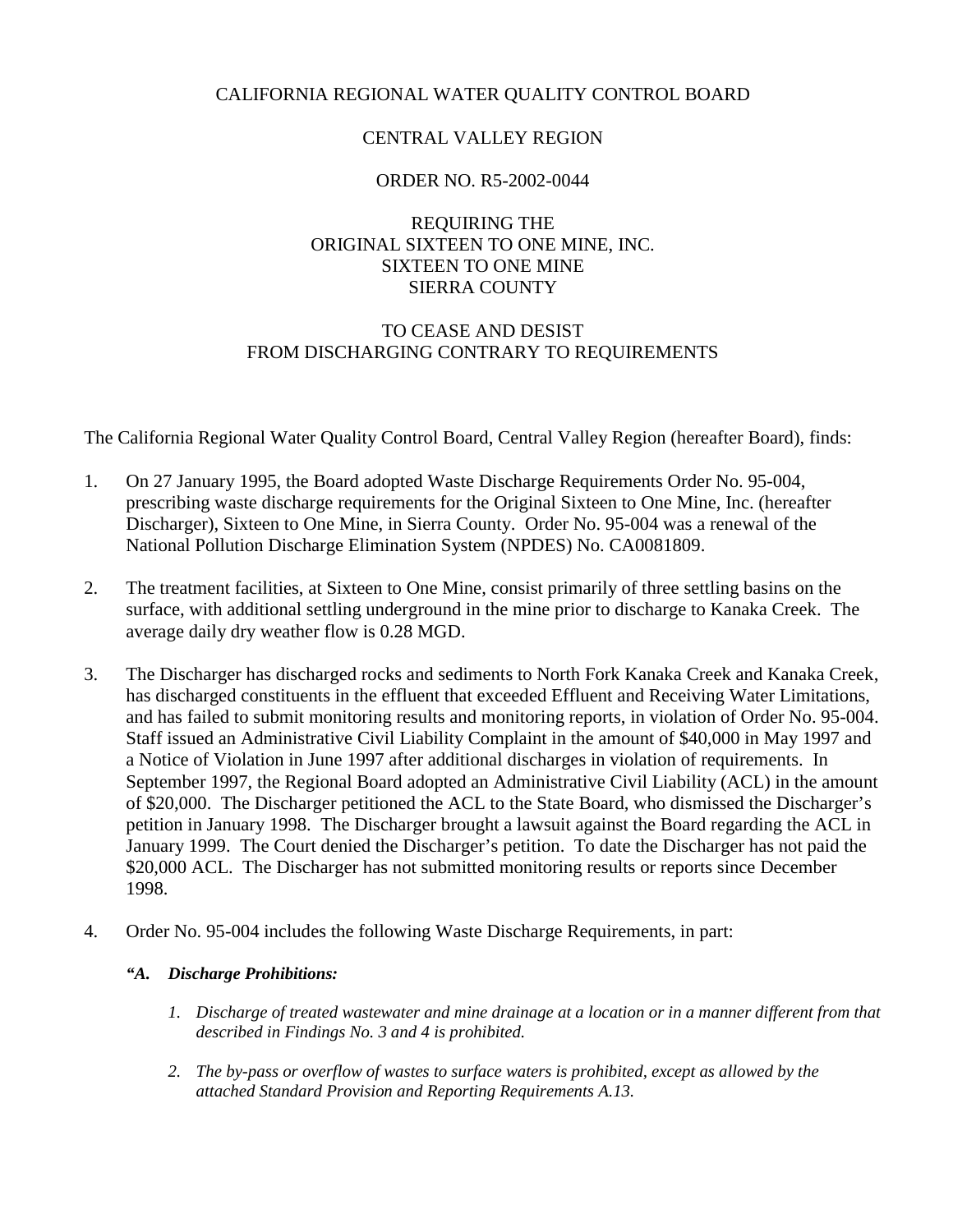## *B. Effluent Limitations: for discharge of combined mine drainage and process wastewater.*

*1. Effluent shall not exceed the following limits:* 

| Constituents                  | Units | Monthly<br>Average | Daily<br>Maximum |
|-------------------------------|-------|--------------------|------------------|
| <b>Total Suspended Solids</b> | mg/l  | 20                 | 30               |
| Settleable Solids             | ml/l  | () I               | 5.0              |

- *2. The discharge shall not have a pH less than 6.5 nor greater than 8.5.*
- *4. Survival of aquatic organisms in 96-hour bioassays of undiluted waste shall be no less than:*

 *Minimum for any one bioassay---------------------------------70% Median for any three or more consecutive bioassays-------90%* 

## *D. Receiving Water Limitations:*

*Receiving Water Limitations are based upon water quality objectives contained in the Basin Plan. As such, they are a required part of this permit.* 

*The discharge shall not cause the following in the receiving water:* 

- *1. Concentrations of dissolved oxygen to fall below 7.0 mg/l.*
- *6. Turbidity to increase more than 20 percent over background levels.*
- *7. The normal ambient pH to fall below 6.5, exceed 8.5, or change by more than 0.5 units.*
- *8. Deposition of material that causes nuisance or adversely affects beneficial uses.*

## *E. Provisions:*

*1. The Discharger shall comply with the following time schedule to evaluate the variability of arsenic concentrations in effluent and receiving water related to seasonal and operational variations:* 

 *Compliance Task Date*

*a. Information Gathering on Arsenic in Discharge and Receiving Water*

| Submit Plan of Study                                  | 1 March 1995     |
|-------------------------------------------------------|------------------|
| <i>Initiate Study</i>                                 | 1 May 1995       |
| <i>Progress Report on operations which may effect</i> | 1 September 1995 |
| <i>arsenic variability</i>                            |                  |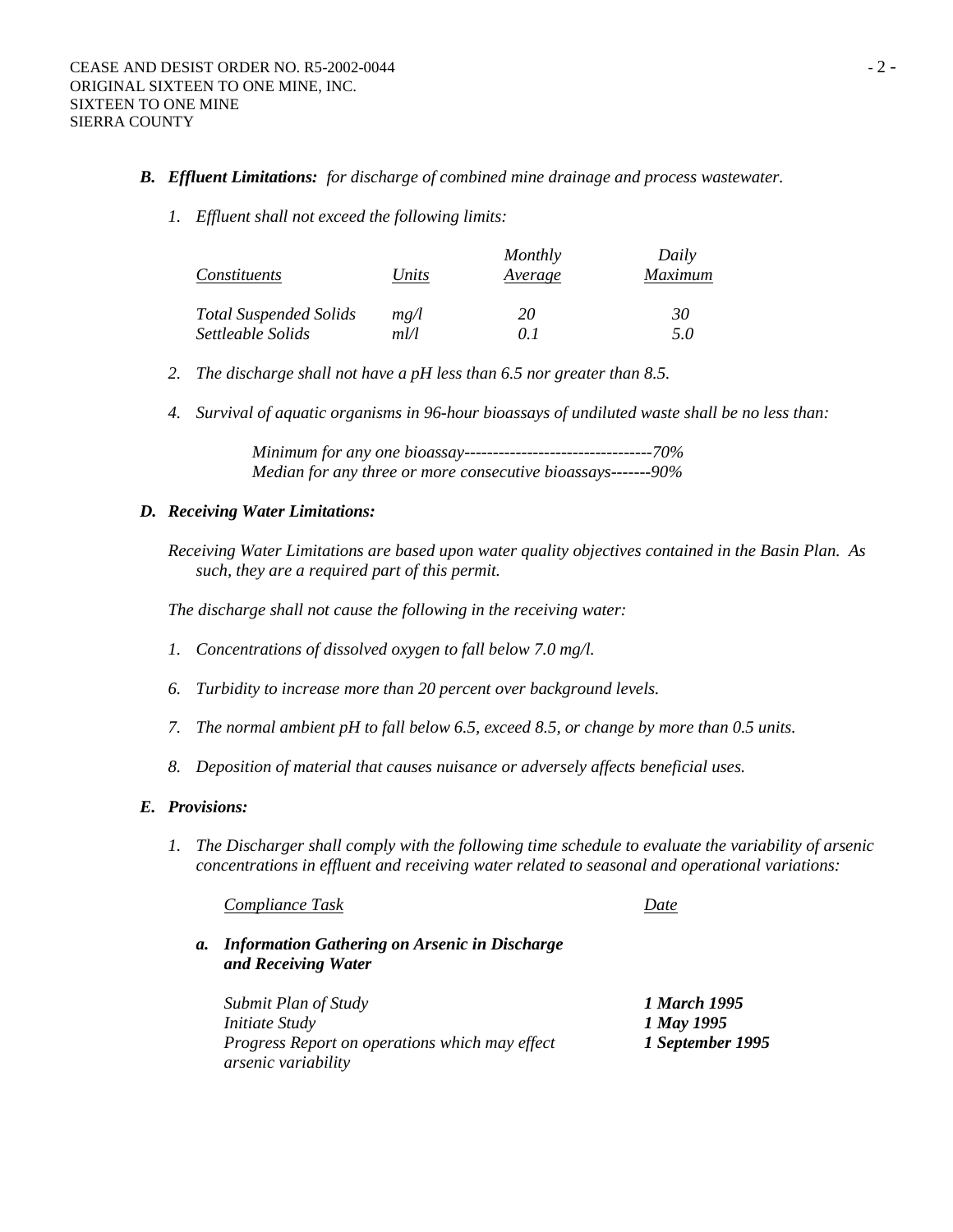## *b. Source Control of Arsenic*

*Submit Workplan To Develop Source Control Program 1 November 1995 Submit Final Report and Source Control Program 1 February 1996*

- *4. The Discharger shall comply with the attached Monitoring and Reporting Program No. 95-004, which is part of this Order, and any revisions thereto, as ordered by the Executive Officer."*
- 5. On three occasions in 1997 and 1998 (19 February and 12 May 1997 and 5 February 1998) staff of California Department of Fish and Game observed the discharge of storm water laden with fine material into the North Fork of Kanaka Creek, approximately 300 feet from the confluence with Kanaka Creek and/or the deposition of materials from the stockpiles (ranging in size from fines to 6-inch diameter rocks or larger) into the flood plain and channel of Kanaka Creek. Board staff confirmed the discharges in violation of Discharge Prohibitions A.1 and A.2, and Receiving Water Limitations D.6 and D.8, shown above.
- 6. Between January 1996 and December 1998, the Discharger reported the results of 25 effluent Suspended Solids samples. Of these samples, **12** were in violation of the Monthly Average Effluent Limitation and **7** were in violation of the Daily Maximum Effluent Limitation shown in Effluent Limitation B.1, above.
- 7. Between January 1996 and July 1998, the Discharger reported the results of 63 effluent Settleable Solids samples. Of these samples, **2** were in violation of the Monthly Average Effluent Limitation shown in Effluent Limitation B.1, above.
- 8. Between February 1995 and 31 July 1998, the Discharger reported the results of 107 effluent pH samples. Of these samples, **3** were in violation of Effluent Limitation B.2, shown above.
- 9. Between February 1995 and September 2001, the Discharger reported the results of only **one** bioassay of undiluted effluent, which had 100% mortality, in violation of Effluent Limitation B.4, shown above.
- 10. Between May 1996 and July 1998, the Discharger reported the results of 65 receiving water Dissolved Oxygen (DO) samples. Of these samples, **2** were in violation of Receiving Water Limitation D.1, shown above.
- 11. Between May 1996 and December 1998, the Discharger reported the results of 21 receiving water Turbidity samples. Of these samples, **17** were in violation of Receiving Water Limitation D.6, shown above.
- 12. Between January 1996 and July 1998, the Discharger reported the results of 107 receiving water pH samples. Of these samples, **26** were in violation of Receiving Water Limitation D.7, shown above.
- 13. Provision E.1 required the Discharger to conduct an arsenic study, implement a source control program, and submit various reports. The Discharger completed the first two tasks but failed to submit a Progress Report for the arsenic study, a Work Plan for the arsenic source control program, and the Final Report, as required, in violation of Provision E.1, shown above.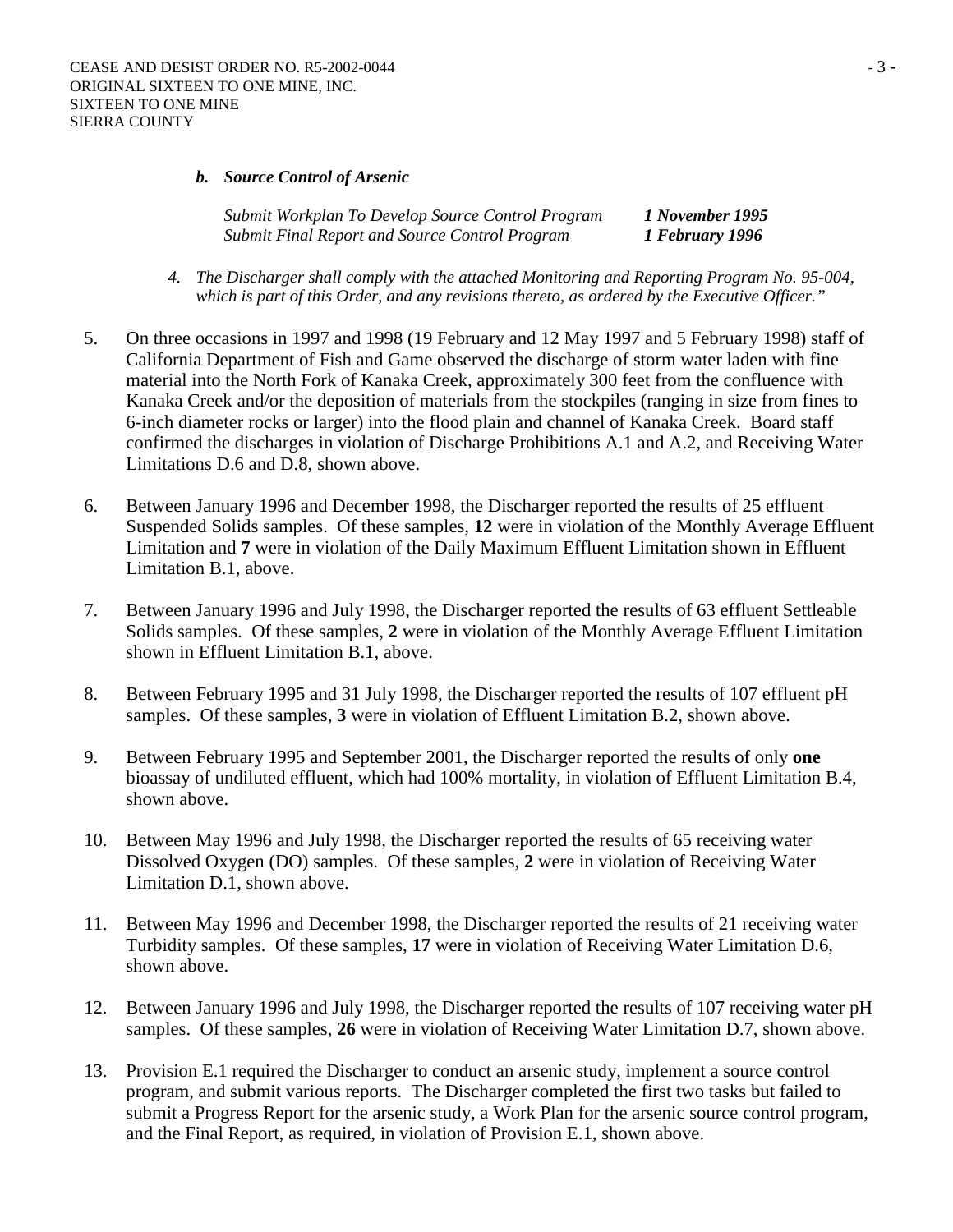- 14. Provision E.4, shown above, required the Discharger to comply with Monitoring and Reporting Program No. 95-004. The Discharger was required to collect samples, have them analyzed, and submit monitoring reports. Between February 1995 and September 2001, there were 26 quarters, 80 months, and 360 weeks. The Discharger failed to submit monitoring reports as follows:
	- a. No monitoring results or reports were submitted at all for **38** months (out of 80).
	- b. Weekly monitoring of effluent pH was required. The Discharger submitted the results of 107 weekly samples. Therefore, out of 360 weeks, the Discharger failed to submit the results of **253** effluent pH samples.
	- c. Weekly monitoring of effluent Temperature was required. The Discharger submitted the results of 80 weekly samples. Therefore, out of 360 weeks, the Discharger failed to submit the results of **280** effluent Temperature samples.
	- d. Weekly monitoring of effluent Electrical Conductivity (EC) was required. The Discharger submitted the results of 113 weekly samples. Therefore, out of 360 weeks, the Discharger failed to submit the results of **247** effluent EC samples.
	- e. Monthly monitoring of effluent Settleable Solids was required. The Discharger submitted the results of 21 monthly samples. Therefore, out of 80 monthly samples, the Discharger failed to submit the results of **59** effluent Settleable Solids samples.
	- f. Weekly monitoring of effluent Arsenic concentrations was required. The Discharger submitted the results of 85 weekly samples. Therefore, out of 360 weekly samples, the Discharger failed to submit the results of **275** effluent Arsenic samples.
	- g. Monthly monitoring of effluent Mercury concentrations was required. The Discharger submitted the results of 25 monthly samples. Therefore, out of 80 monthly samples, the Discharger failed to submit the results of **55** effluent Mercury samples.
	- h. Monthly monitoring of effluent Suspended Solids was required. The Discharger submitted the results of 25 samples. Therefore, out of 80 monthly samples, the Discharger failed to submit the results of **55** effluent Suspended Solids samples.
	- i. Quarterly effluent Acute Toxicity tests were required. The Discharger submitted the results of only 1 test. Therefore, out of 26 quarterly tests, the Discharger failed to submit the results of **25** effluent Acute Toxicity tests.
	- j. Weekly monitoring of receiving water Temperature was required. The Discharger submitted the results of 81 weekly samples. Therefore, out of 360 weekly samples, the Discharger failed to submit the results of **279** receiving water Temperature samples.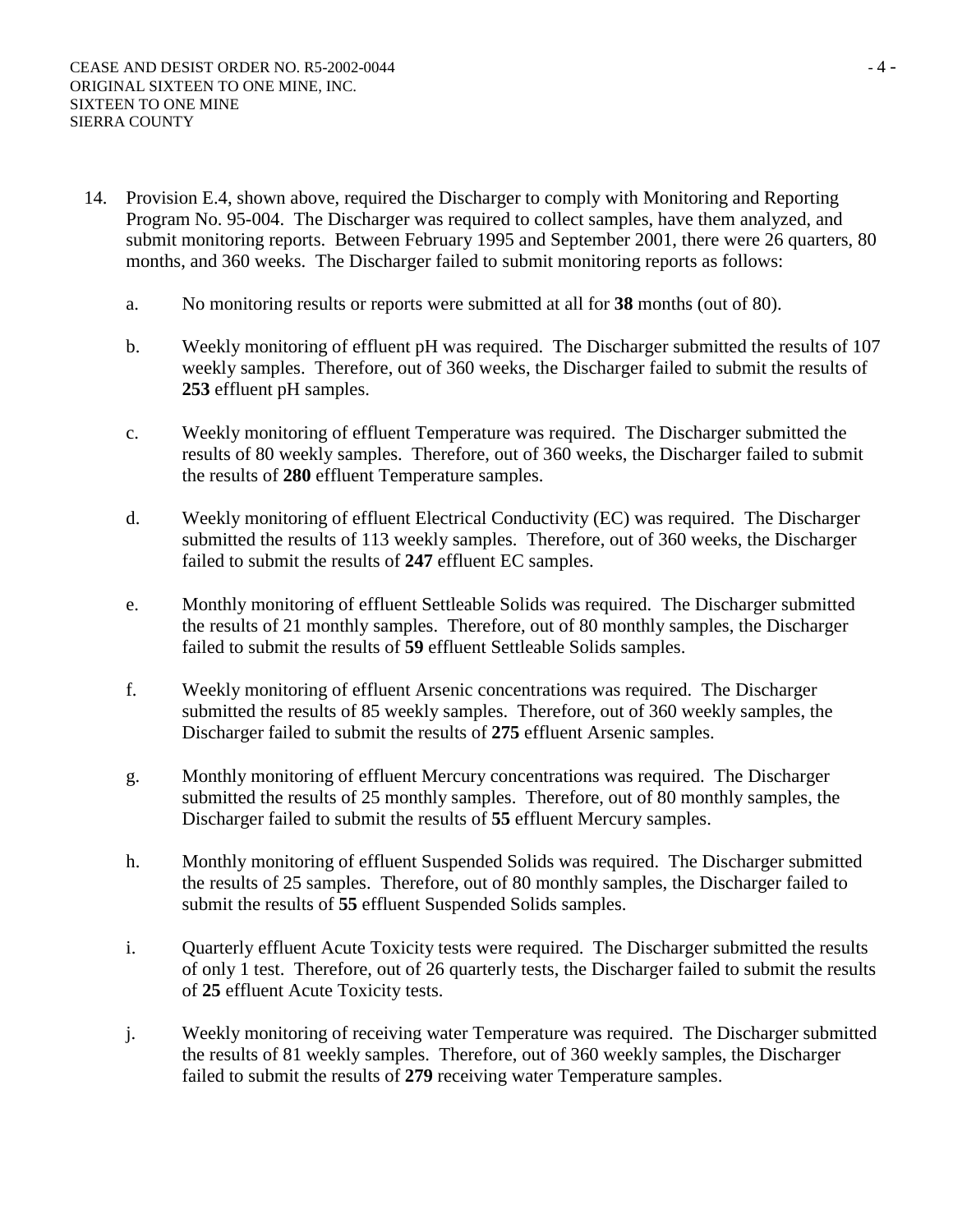- k. Weekly monitoring of receiving water EC was required. The Discharger submitted the results of 107 weekly samples. Therefore, out of 360 weekly samples, the Discharger failed to submit the results of **253** receiving water EC samples.
- l. Weekly monitoring of receiving water pH was required. The Discharger submitted the results of 107 weekly samples. Therefore, out of 360 weekly samples, the Discharger failed to submit the results of **253** receiving water pH samples.
- m. Monthly monitoring of receiving water DO samples was required. The Discharger submitted the results of 24 monthly samples. Therefore, out of 80 monthly samples, the Discharger failed to submit the results of **56** receiving water DO samples.
- n. Monthly monitoring of receiving water Turbidity samples was required. The Discharger submitted the results of 21 monthly samples. Therefore, out of 80 monthly samples, the Discharger failed to submit the results of **59** receiving water Turbidity samples.
- o. Monthly monitoring of receiving water Arsenic was required. The Discharger submitted the results of 26 monthly samples. Therefore, out of 80 monthly samples, the Discharger failed to submit the results of **54** receiving water Arsenic samples.
- 15. As shown in Findings Nos. 4 through 14, above, the Discharger violated Order No. 95-004 and threatens to violate Discharge Prohibitions, Effluent Limitations, Receiving Water Limitations, and Provisions prescribed in Order No. R5-2002-0043 and the monitoring and reporting requirements in Monitoring and Reporting Program No. R5-2002-0043, in part, as follows:
	- *"A. Discharge Prohibitions:*
		- *1. Discharge of treated wastewater and mine drainage at a location or in a manner different from that described in the Findings, is prohibited.*
		- *2. The by-pass, overflow, and/or discharge of ore, tailings, waste rock, sediment, fine materials, waste solids and liquids, and other waste materials, except as described in Discharge Prohibition No. 1 above, are prohibited throughout the mining, milling, solids handling, collection, settling, treatment, storage, and discharge system.*
		- *3. Neither the discharge nor its treatment shall create a nuisance as defined in Section 13050 of the California Water Code.*
		- *4. The discharge or storage of waste classified as 'hazardous' or 'designated', as defined in Sections 2521(a) and 2522(a) of Title 27, is prohibited.*
		- *5. The direct discharge of storm water, from the mine site, to surface waters is prohibited, except as allowed by the General Permit for Discharges of Storm Water Associated with Industrial Activities.*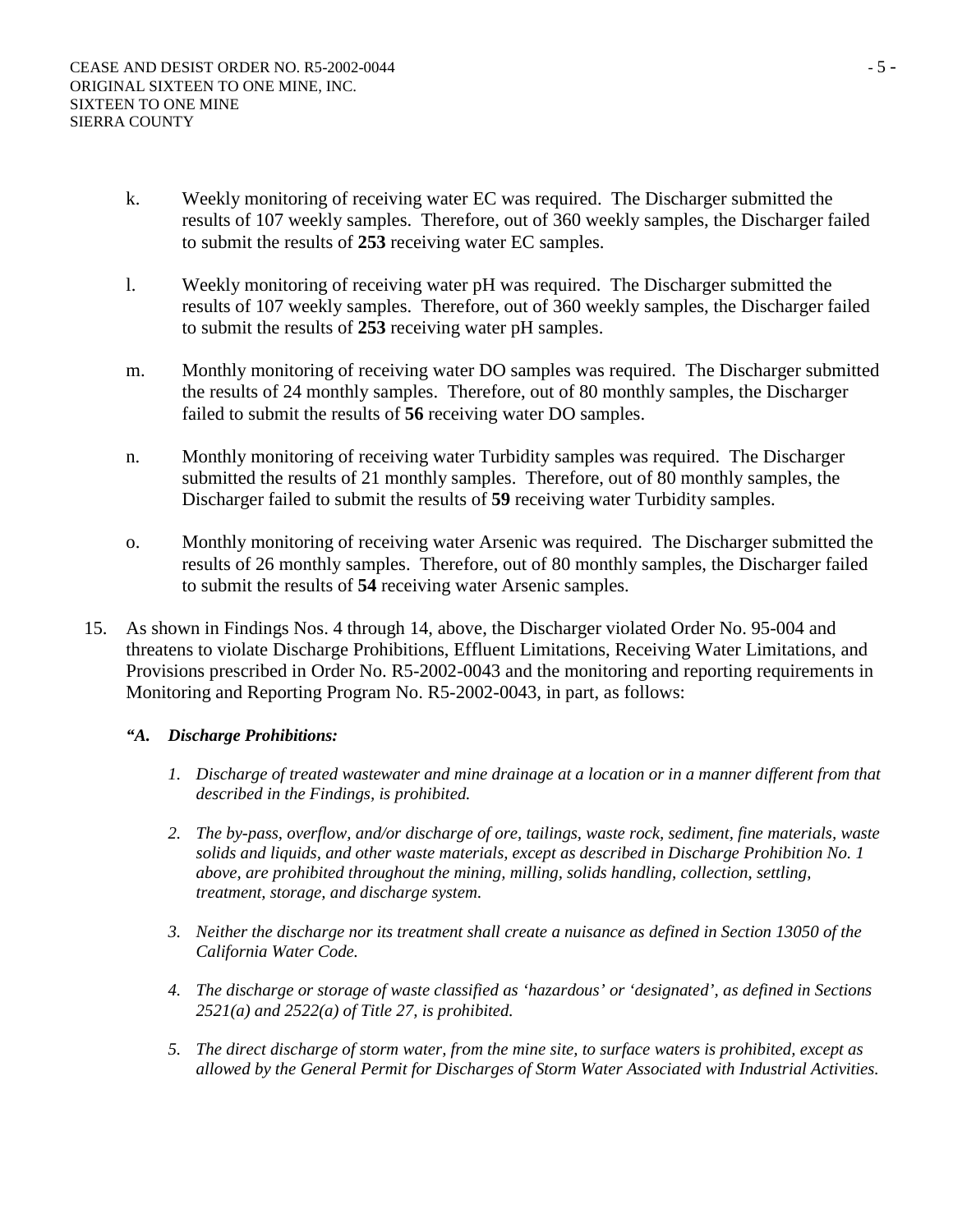## *B. Effluent Limitations: for discharge of combined mine drainage and process wastewater.*

#### *1. Effluent shall not exceed the following limits:*

|                                |                      | Monthly | Daily   |
|--------------------------------|----------------------|---------|---------|
| Constituents                   | Units                | Average | Maximum |
| <b>Electrical Conductivity</b> | $\mu$ mhos/cm        | 900     | 1600    |
| Settleable Solids              | m l l                | 0.1     | 5.0     |
| <b>Total Suspended Solids</b>  | mg/l                 | 20      | 30      |
|                                | $g/day$ <sup>1</sup> | 21,224  | 31,836  |
| <i>Mercury</i>                 | $\mu$ g/l            |         | 0.050   |
|                                | $g/day$ <sup>1</sup> |         | 0.053   |
| Arsenic                        | $\mu$ g/l            |         | 50      |
|                                | g/day                |         | 53      |
|                                |                      |         |         |

<sup>1</sup> Based upon an average daily dry weather flow of 0.28 MGD (280,000 gallons/day)  *X mg/l x 0.001 g/mg x 3.79 liters/gallon x 280,00 gal/day = Y g/day or* 

 *X µg/l x 0.000001 g/µg x 3.79 liters/gallon x 280,00 gal/day = Y g/day* 

- *3. The discharge to the receiving water shall not have a pH less than 6.5 nor greater than 8.5.*
- *4. The discharge to the receiving water shall not have a dissolved oxygen concentration less than 7.0 mg/l.*
- *5. Survival of aquatic organisms in 96-hour bioassays of undiluted waste shall be no less than:*

*Minimum for any one bioassay -------------------------------- 70% Median for any three or more consecutive bioassays------- 90%* 

#### *C. Receiving Water Limitations:*

*Receiving Water Limitations are based upon water quality objectives contained in the Basin Plan. As such, they are a required part of this permit.* 

*The discharge shall not cause the following in the receiving water:* 

- *1. Concentrations of dissolved oxygen to fall below 7.0 mg/l. The monthly median of the mean daily dissolved oxygen concentration shall not fall below 85 percent of saturation in the main water*  mass. The 95<sup>th</sup> percentile concentration of dissolved oxygen shall not fall below 75 percent of *saturation in the main water mass.*
- *2. The ambient pH to fall below 6.5, exceed 8.5, or change by more than 0.5 units.*
- *4. The turbidity to increase as follows:* 
	- *a. More than 1 Nephelometric Turbidity Unit (NTU) where natural turbidity is between 0 and 5 NTU.*
	- *b. More than 20 percent where natural turbidity is between 5 and 50 NTU.*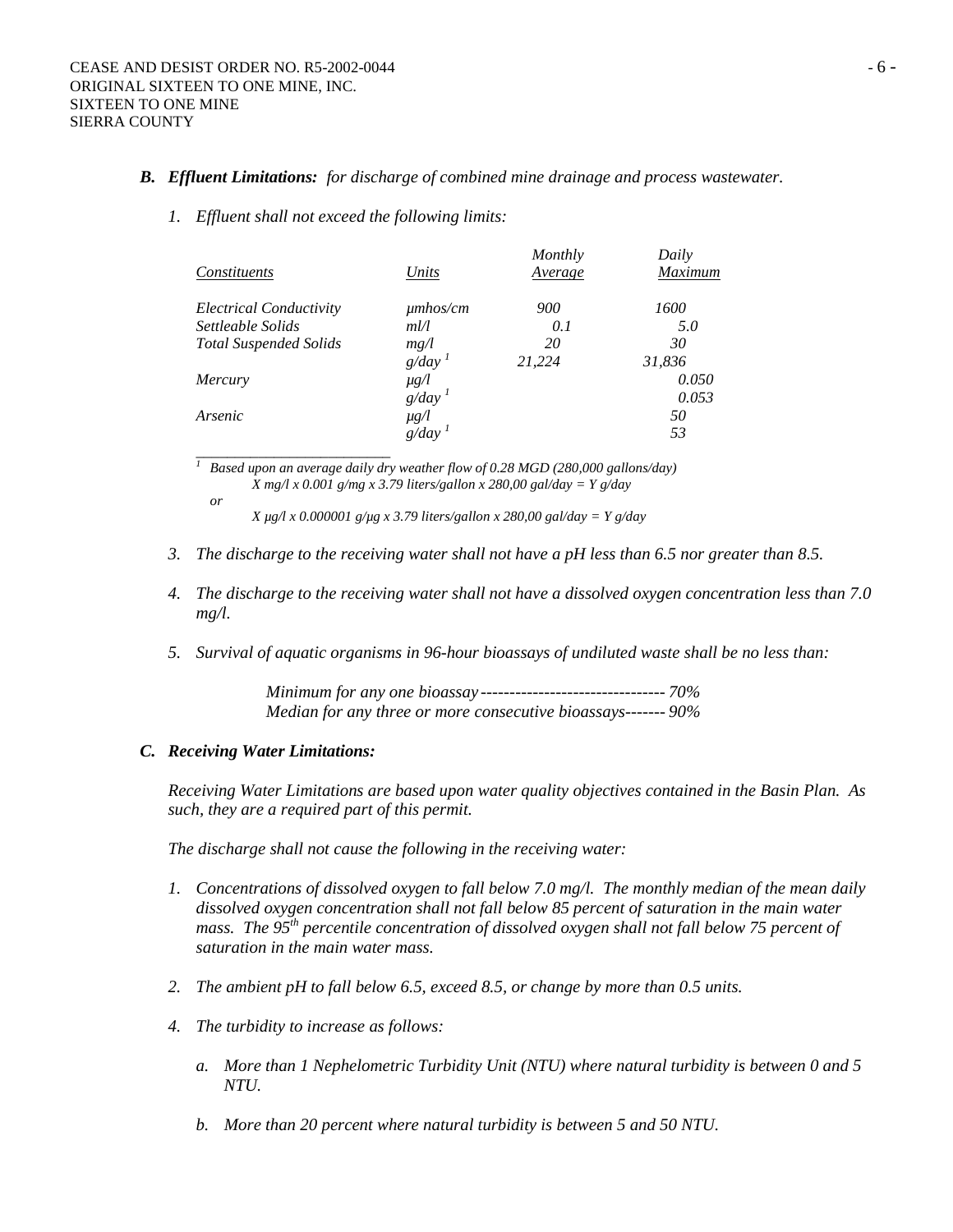- *c. More than 10 NTU where natural turbidity is between 50 and 100 NTU.*
- *d. More than 10 percent where natural turbidity is greater than 100 NTU.*
- *9. Deposition of material that causes nuisance or adversely affects beneficial uses.*
- *10. Deposition of material that reduces or restricts the natural flow.*
- *11. Aquatic communities and populations, including vertebrate, invertebrate, and plant species, to be degraded.*

## *F. Provisions:*

*3. The Discharger shall complete a study to assess the sources of arsenic and determine if source control measures or treatment are necessary to achieve compliance. The Discharger must comply with the following schedule to evaluate arsenic concentrations in effluent from the milling process, in the discharge from the mine, and in the receiving water, and to develop a source control program or treatment measures necessary to achieve compliance with this Order:* 

| Task                                                     | Compliance Date                         |
|----------------------------------------------------------|-----------------------------------------|
| Submit Plan for Arsenic Study                            | 45 days after permit adoption           |
| Begin Study                                              | 4 months after permit adoption          |
| Complete Study                                           | 1 year after beginning study            |
| Submit Report on Arsenic Study                           | 1 year, 8 months after permit adoption  |
| Begin Implementation                                     | 2 years, 6 months after permit adoption |
| <b>Full Compliance with Arsenic Effluent Limitations</b> | 3 years after permit adoption           |
|                                                          |                                         |

*The Discharger shall submit to the Board on or before each compliance date, the specified document or a written report detailing compliance or noncompliance with the specific date and task. If noncompliance is reported, the Discharger shall state the reasons for noncompliance and include an estimate of the date when the Discharger will be in compliance. The Discharger shall notify the Board by letter when it returns to compliance with the compliance schedule.* 

*If after review of the study results it is determined that the discharge has a reasonable potential to cause or contribute to an exceedance of a water quality objective this Order will be reopened and effluent limitations for arsenic will be modified or added.* 

*If USEPA adopts new criteria for arsenic, this Order will be reopened and effluent limitations for arsenic will be modified or added.* 

*4. The Discharger shall complete a study to assess sources of mercury and determine if source control measures or treatment are necessary to achieve compliance. The Discharger shall comply with the following schedule to evaluate mercury concentrations in effluent from the milling process, in the discharge from the mine, and in the receiving water, and to develop a source control program or treatment measures necessary to achieve compliance with this Order:*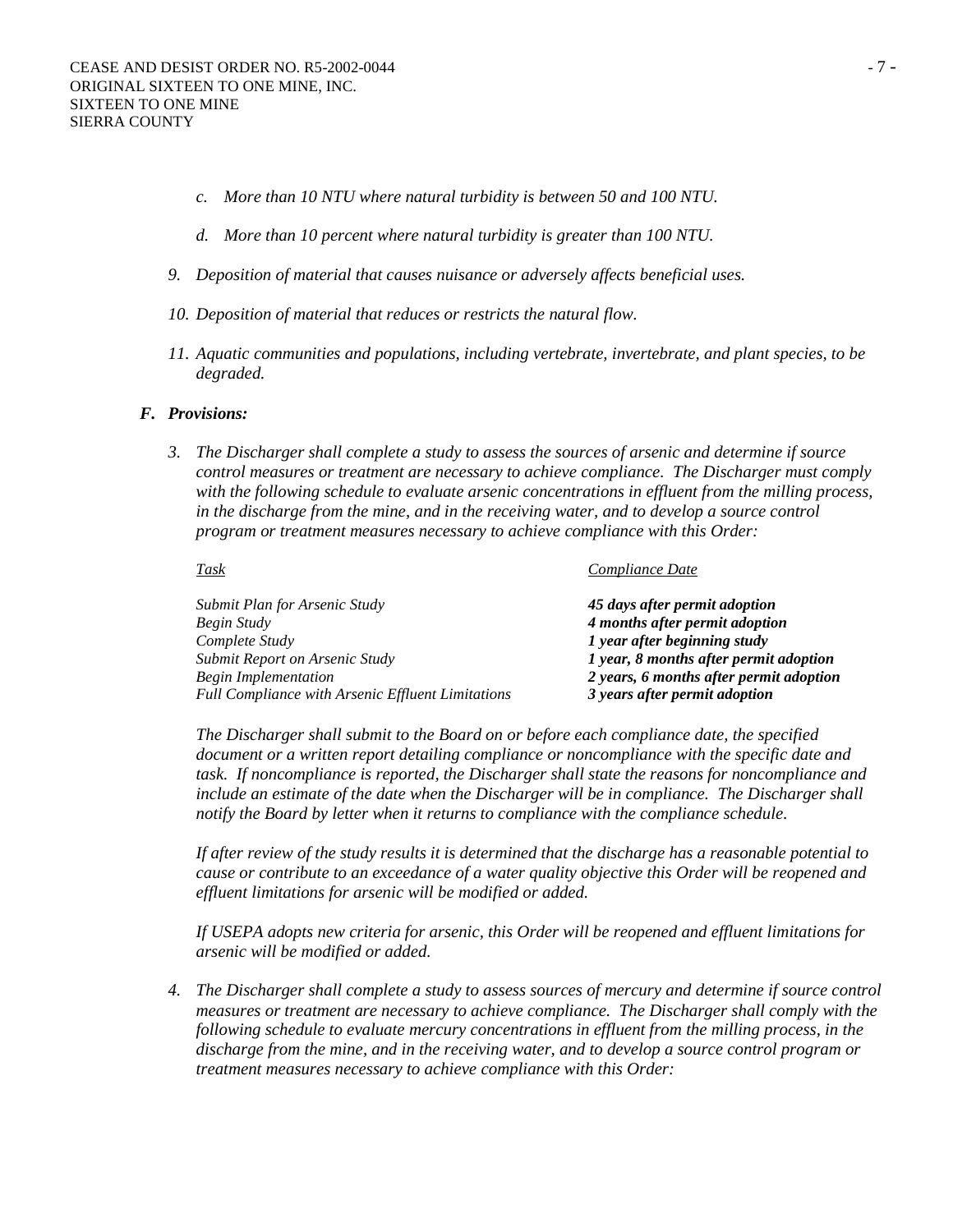*Task Compliance Date*

| Submit Plan for Mercury Study                            | 45 days after permit adoption           |
|----------------------------------------------------------|-----------------------------------------|
| Begin Study                                              | 4 months after permit adoption          |
| Complete Study                                           | 1 year after beginning study            |
| Submit Report on Mercury Study                           | 1 year, 8 months after permit adoption  |
| Begin Implementation                                     | 2 years, 6 months after permit adoption |
| <b>Full Compliance with Mercury Effluent Limitations</b> | 3 years after permit adoption           |

*The Discharger shall submit to the Board on or before each compliance date, the specified document or a written report detailing compliance or noncompliance with the specific date and task. If noncompliance is reported, the Discharger shall state the reasons for noncompliance and include an estimate of the date when the Discharger will be in compliance. The Discharger shall notify the Board by letter when it returns to compliance with the compliance schedule.* 

*If after review of the study results it is determined that the discharge has a reasonable potential to cause or contribute to an exceedance of a water quality objective this Order will be reopened and effluent limitations for mercury will be modified or added.* 

*If USEPA adopts new criteria for mercury, this Order will be reopened and effluent limitations for mercury will be modified or added.* 

*5. There are indications that the discharge may contain constituents that have a reasonable potential to cause or contribute to an exceedance of water quality objectives: NTR and CTR constituents, EPA Priority Pollutants, aluminum, barium, copper, cyanide, iron, manganese, silver, and zinc. The Discharger shall comply with the following time schedule in conducting a study of the potential effects of these constituents in surface waters:* 

| <b>Task</b>         | Compliance Date                |  |
|---------------------|--------------------------------|--|
| Begin Study         | 2 months after permit adoption |  |
| Submit Study Report | 1 June 2003                    |  |

*The Discharger shall submit to the Board on or before each compliance due date, the specified document or a written report detailing compliance or noncompliance with the specific date and task. If noncompliance is reported, the Discharger shall state the reasons for noncompliance and include an estimate of the date when the Discharger will be in compliance. The Discharger shall notify the Board by letter when it returns to compliance with the time schedule.* 

*If after review of the study results it is determined that the discharge has reasonable potential to cause or contribute to an exceedance of a water quality objective this Order will be reopened and effluent limitations added for the subject constituents.* 

*On 10 September 2001, the Executive Officer issued a letter, in conformance with Section 13267 of the California Water Code, requiring the Discharger to prepare a technical report assessing water quality. This Order is intended to be consistent with the requirements for the technical report, in requiring sampling for NTR, CTR, and additional constituents, to determine the full water quality impacts of the discharge. The technical report requirements are intended to be more detailed than this Provision, listing specific constituents, detection levels, and acceptable time frames, and shall take precedence in resolving any conflicts.*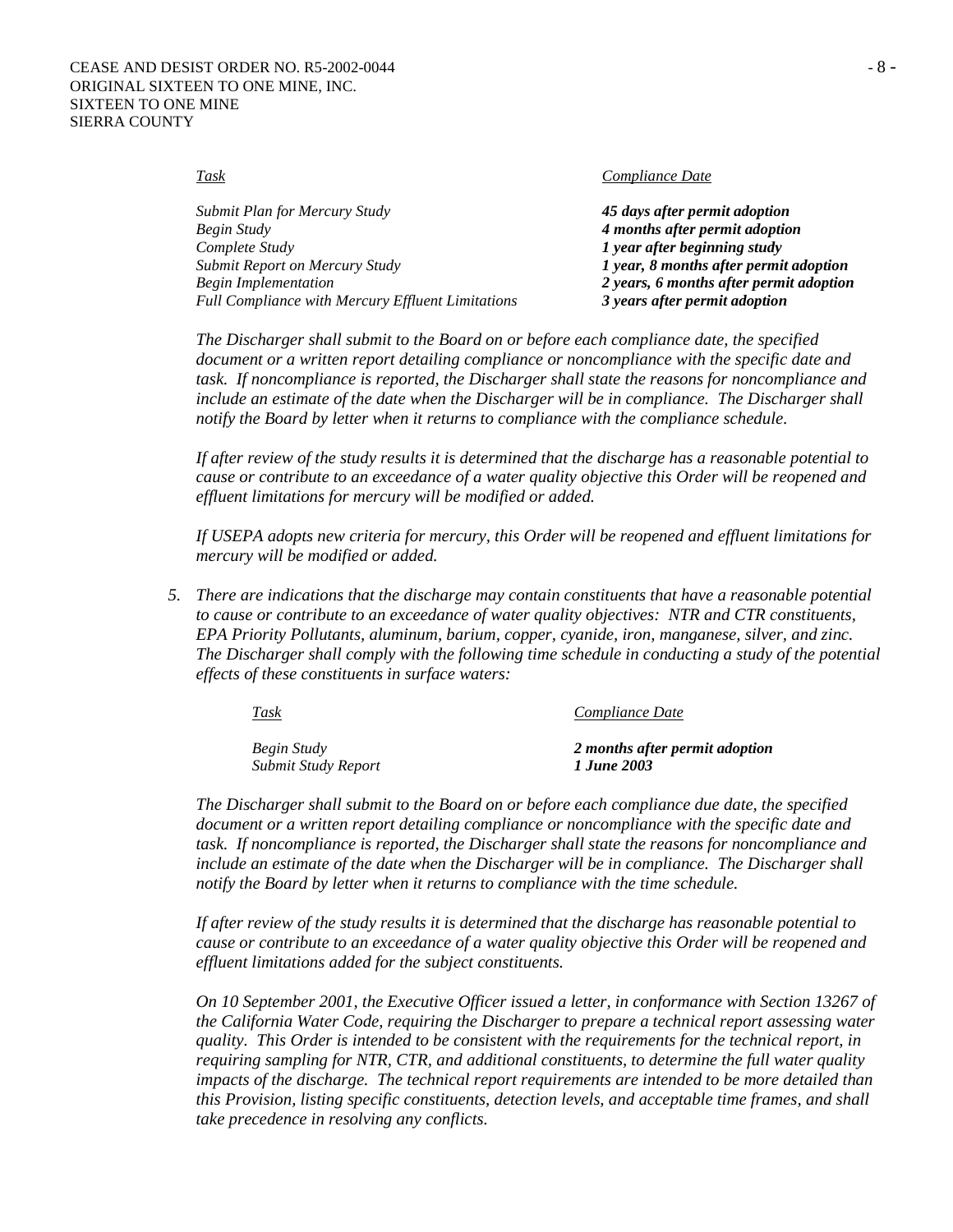- *7. The Discharger shall comply with Monitoring and Reporting Program No.R5-2002-0043, which is part of this Order, and any revisions thereto as ordered by the Executive Officer."*
- 16. On 1 March 2002, in Sacramento, California, after due notice to the Discharger and all other affected persons, the Board conducted a public hearing at which evidence was received to consider a Cease and Desist Order to establish a time schedule to achieve compliance with waste discharge requirements.
- 17. Issuance of this Order is exempt from the provisions of the California Environmental Quality Act (Public Resources Code, Section 21000, et seq.), in accordance with Section 15321 (a)(2), Title 14, California Code of Regulations.
- 18. Any person adversely affected by this action of the Board may petition the State Water Resources Control Board (State Board) to review the action. The petition must be received by the State Board, Office of Chief Counsel, P.O. Box 100, Sacramento, CA 95812-0100, within 30 days from the date that the action was taken. Copies of the law and regulations applicable to filing petitions will be provided on request.

# **IT IS HEREBY ORDERED THAT**:

- 1. **Immediately**, the Original Sixteen to One Mine, Inc. shall cease and desist from discharging waste contrary to Waste Discharge Requirements Order No. R5-2002-0043 as described in Finding 15, above, regarding Discharge Prohibitions, Receiving Water Limitations C.9 and C.10, and Provision F.7.
- 2. **Immediately,** the Original Sixteen to One Mine, Inc. shall prepare to comply with the schedules described in Finding 15 above regarding Provisions F.3, F.4, and F.5 of Waste Discharge Requirements Order No. R5-2002-0043, with full compliance with Effluent Limitations, Receiving Water Limitations, and Provisions F.3, F.4, and F.5, by **15 March 2005**.
- 4. As a means for determining progress toward compliance, the Original Sixteen to One Mine, Inc. shall, beginning **30 January 2001 and quarterly thereafter**, submit quarterly progress reports to the Board describing actions taken to achieve compliance with Waste Discharge Requirements, Order No. R5-2002-0043.
- 5. If, in the opinion of the Executive Officer, the Discharger fails to comply with the provisions of this order, the Executive Officer may apply to the Attorney General for judicial enforcement or issue a complaint for Administrative Civil Liability.